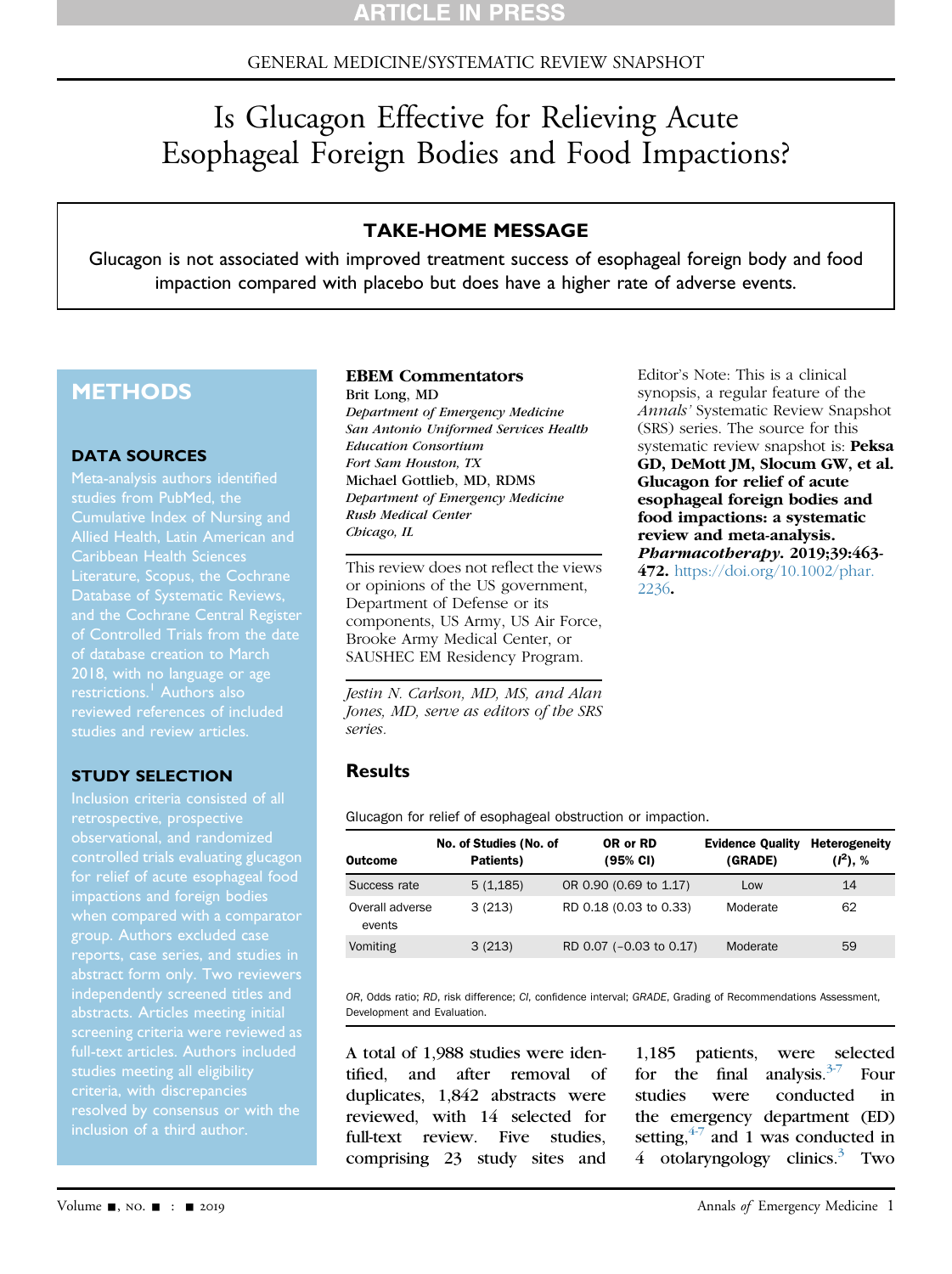### DATA EXTRACTION AND **SYNTHESIS**

Two authors independently extracted data from included treatment success as defined by the symptom relief or radiographic imaging confirmation). Secondary outcomes included overall rates of adverse events, vomiting, and time to impaction relief. Authors with odds ratios or risk differences and 95% confidence intervals and assessed heterogeneity with the  $I^2$ statistic. A fixed-effects model was used in the absence of significant heterogeneity; otherwise, a random-effects model was used. Authors analyzed adverse events than per patient, using the most conservative per-patient estimate. posttreatment endoscopic findings independent authors evaluated risk of bias with the Cochrane Risk of Bias Tool and used the modified tool for nonrandomized studies. each outcome with the Grading of Recommendations Assessment, approach, with discrepancies resolved through consensus and

studies were randomized controlled trials with a placebo group,  $3,4$ whereas 3 were retrospective studies with a control group. $5\frac{1}{2}$ Mean patient age ranged from 5.1 to 59.5 years, and 63.7% were male patients. Most studies used glucagon at 1 mg, with possible repeated dosing. One study used no simultaneous medications with glucagon[,5](#page-2-3) 2 studies administered concomitant nitroglycerin or benzodiazepines to a proportion of patients,  $6,7$  1 study provided diazepam to all patients, $3$  and 1 study administered 2 to 3 ounces of water to all patients. $\frac{4}{3}$  $\frac{4}{3}$  $\frac{4}{3}$  Four studies reported treatment success with clinical signs and symptoms, $3.5-7$  whereas one study used radiographic imaging.<sup>4</sup> Two studies reported esophageal abnormalities by treatment group, and they were similar.<sup>[5,7](#page-2-3)</sup> One study found esophageal abnormalities in  $37.2\%$  $37.2\%$  of patients,<sup>3</sup> whereas another found esophageal ring, stricture, web, or narrowing in 30.9%; erosive esophagitis and stricture in 27.7%; and eosinophilic esophagitis in  $11.1\%$ .

Treatment success did not differ between the glucagon group and control group [\(Table](#page-0-0)). Overall adverse events occurred more frequently in patients receiving glucagon (15% for glucagon versus 0% for comparators) and most commonly consisted of vomiting and retching. Other adverse events included hypotension and lightheadedness. All studies were at overall low risk of bias. One randomized controlled trial was at moderate risk of bias in regard to blinding. $4$  All retrospective studies were at moderate risk of bias for confounding. Based on the Grading of Recommendations Assessment, Development and Evaluation approach, evidence certainty was low for the primary outcome and moderate for secondary outcomes. Sensitivity analysis revealed no difference in the primary outcome.

# **Commentary**

Esophageal foreign body impaction occurs when an object or piece of

food becomes lodged in the esophagus. This can result in inability to tolerate oral intake, airway obstruction, and esophageal necrosis and perforation, prompting patients to present to the ED for evaluation and management. $8,9$ Although endoscopy is the definitive modality for evaluation and management, medical management is often attempted beforehand.<sup>8,9</sup> Glucagon, typically administered in doses of 0.5 to 1.0 mg, is thought to reduce lower esophageal sphincter resting  $\text{pressure.}^{10,11}$  $\text{pressure.}^{10,11}$  $\text{pressure.}^{10,11}$  Studies evaluating glucagon are small and demonstrate conflicting results, and the medication may be associated with adverse events, prompting this review.<sup>[11-15](#page-2-7)</sup>

This systematic review and meta-analysis sought to evaluate the efficacy and safety of glucagon for acute esophageal foreign bodies and impaction.<sup>1</sup> It differs from previous systematic reviews by using a more comprehensive search strategy, including only studies with a comparator group, and being the first to perform a meta-analysis. $12,13$  Previous studies have suggested efficacy with glucagon in relieving acute esophageal food impaction but did not include a comparator group.<sup>[14,15](#page-2-9)</sup> Consequently, this present meta-analysis found no difference in treatment success with glucagon when a comparator group was used. $1$ The meta-analysis also found increased risk of adverse events, of which the most common was vomiting, $<sup>1</sup>$  which can increase</sup> the risk of aspiration and esophageal perforation.<sup>16</sup>

This meta-analysis has several limi-tations.<sup>[1](#page-2-2)</sup> The included retrospective